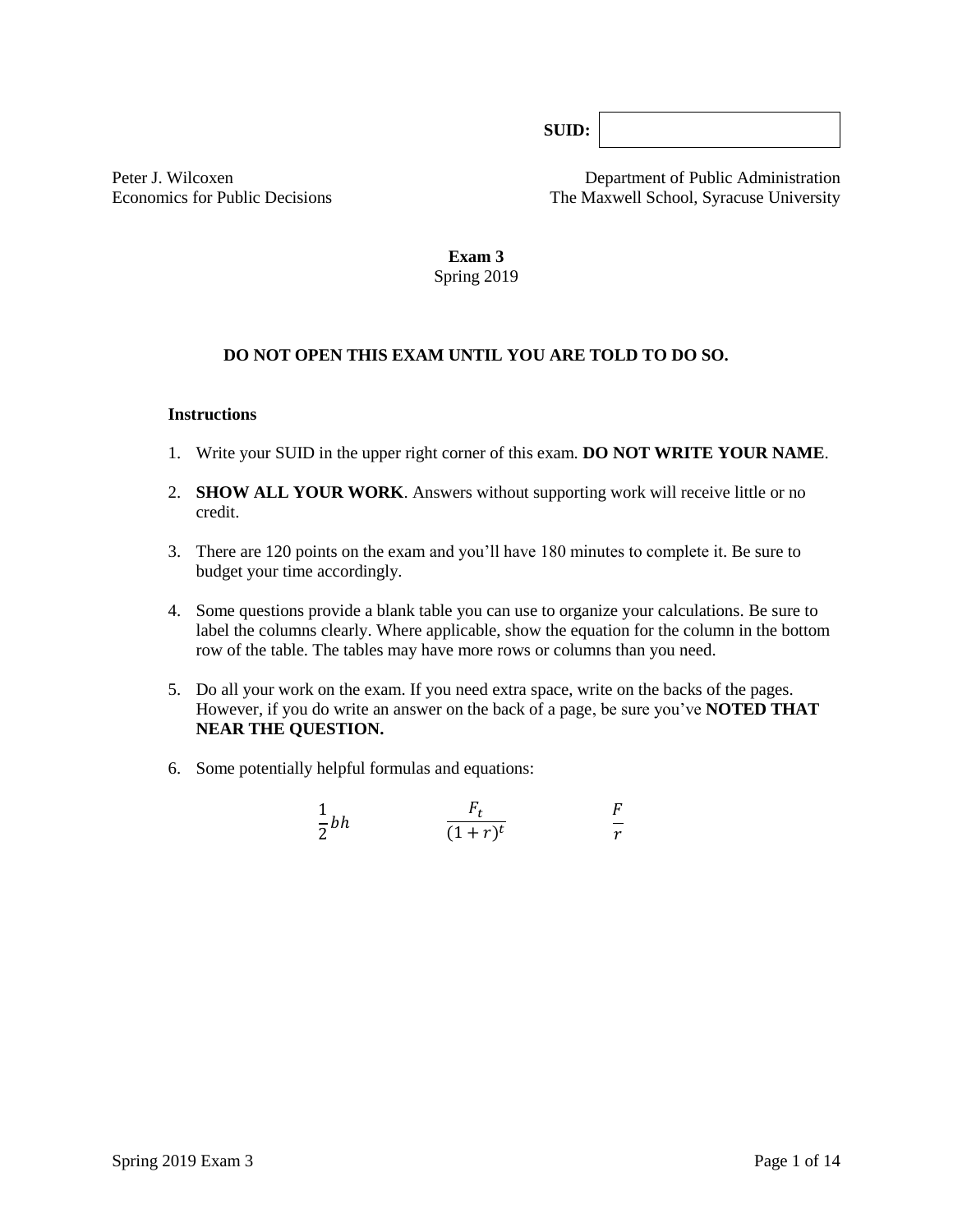## **Question 1 (15 points)**

Climate change affects rainfall patterns and will have important impacts on agriculture. Suppose a small community now earns \$1 million a year from a given crop, and can continue to do so for 20 years (years 1 to 20). After that, however, degradation of the soil combined with climate change will make it impossible to grow the crop any more (year 21 on).

The community is considering two adaptation policies. To provide plenty of space for the analysis, one will be described on this page and one on the next page. Please determine which policy, if any, the community should adopt. You may assume that it uses an interest of 5% in present value calculations.

Policy C would focus on developing a new crop that could be grown in place of the current one. The new crop would earn \$0.9 million per year forever. Development would cost \$1.2 million per year and would take 5 years. However, since the new crop would be less profitable than the current one, the community would wait to develop it until close to the time it will be needed: development would occur in years 16-20 and the new crop would be used starting in year 21.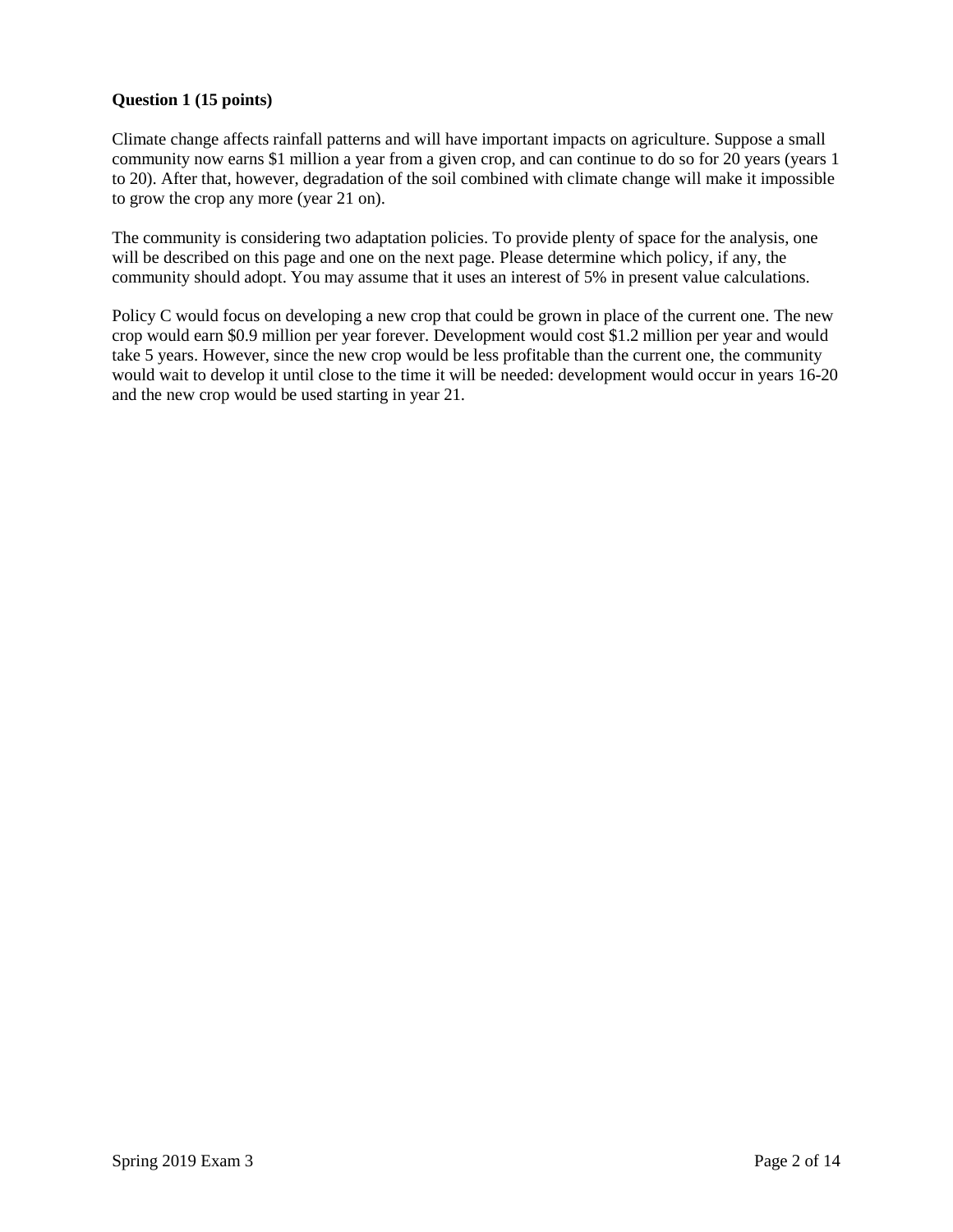#### **Question 1, continued**

Policy P, in contrast, would stick with the current crop but would change farming practices as soon as possible to make it more sustainable and prevent the soil from being degraded. It would cost \$0.2 million per year for 5 years (years 1-5) to train farmers in the new practices. Starting in year 6, the farmers would use the improved practices and earn \$0.9 million per year forever. The annual earnings would be lower due to the costs of the new methods but they would continue forever rather than ending in year 20. To keep things simple, you may assume that during the training period the farmers use the traditional practices and earn \$1 million per year: the switch to \$0.9 million occurs at year 6.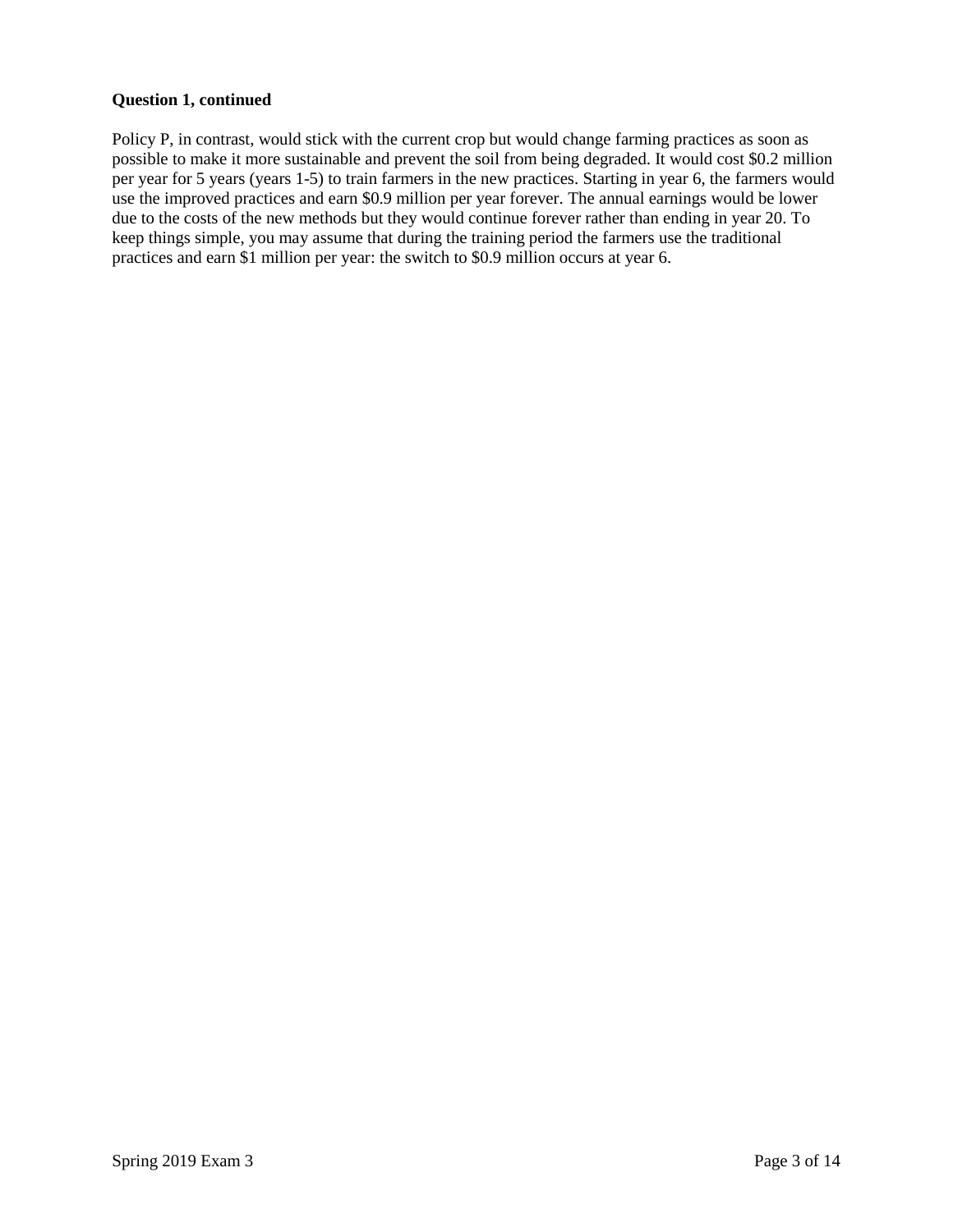## **Question 2 (15 points)**

A university researcher has an idea for a new startup company. To pursue the idea, the researcher would have to quit a job that pays \$100,000 in order to work full time on the startup. However, the startup is risky: there's a 20% chance it would succeed (S) and be worth \$1 million, but an 80% chance it would fail (F) and be worth only \$10,000. The researcher makes decisions by maximizing expected utility and has a utility from a payoff of x dollars given by  $u(x) = x^{0.5}$ . Finally, everything happens in one year in this problem: no PV calculations are required.

(a) 7 points. Please calculate the expected value of the startup. Then determine whether the researcher will launch the startup or stick with the \$100,000 job. Finally, calculate the certainty equivalent of the startup and briefly discuss how it compares with the expected value.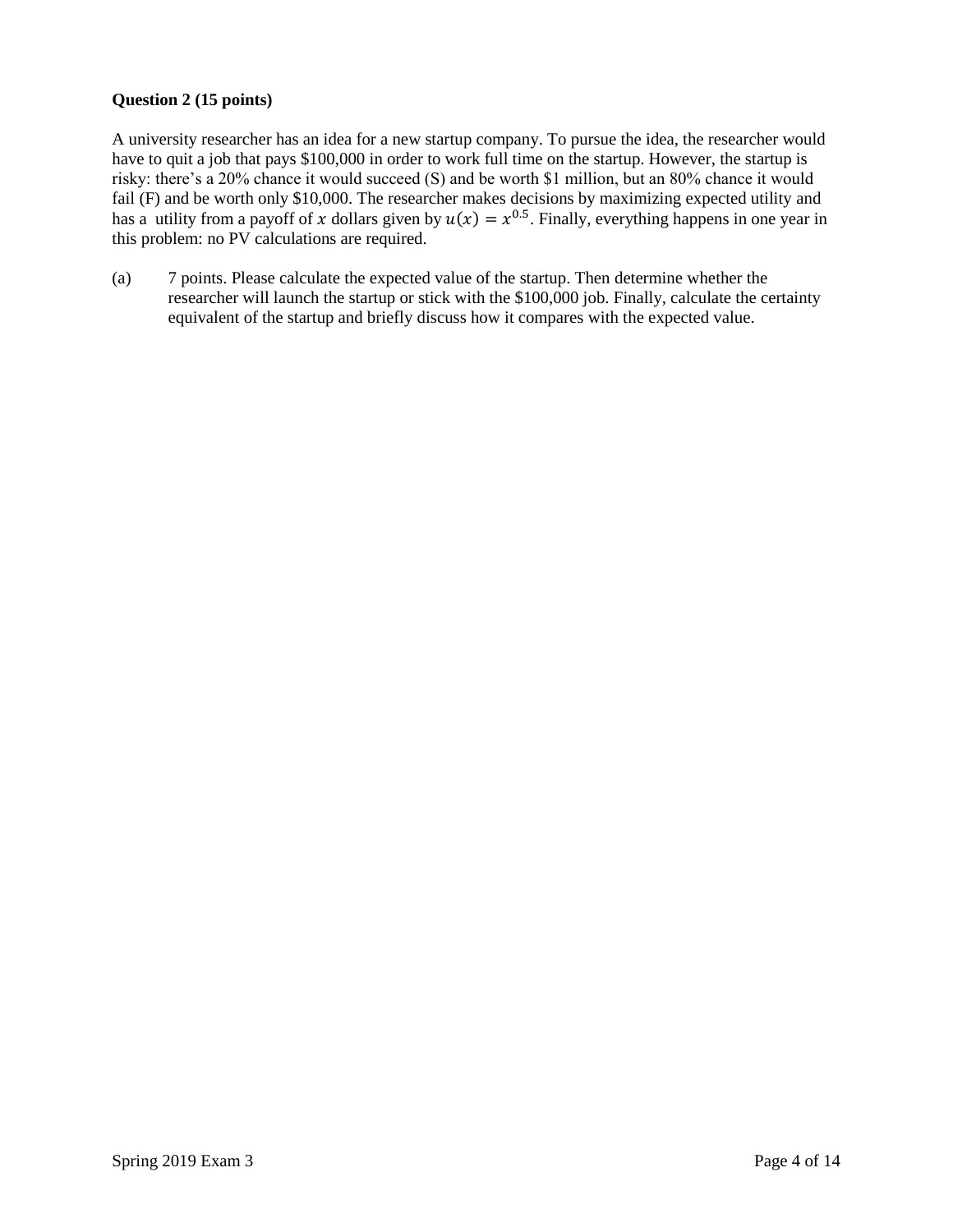## **Question 2, continued**

(b) 8 points. Now suppose a venture capitalist (VC) appears on the scene. The VC offers to pay the researcher \$30,000 to pursue the startup in exchange for 30% of the \$1 million payoff if the project succeeds. The VC will receive nothing if the project fails. The \$30,000 would be paid regardless of whether S or F occurs. Please determine whether or not the researcher would accept the offer. Be sure to show your work.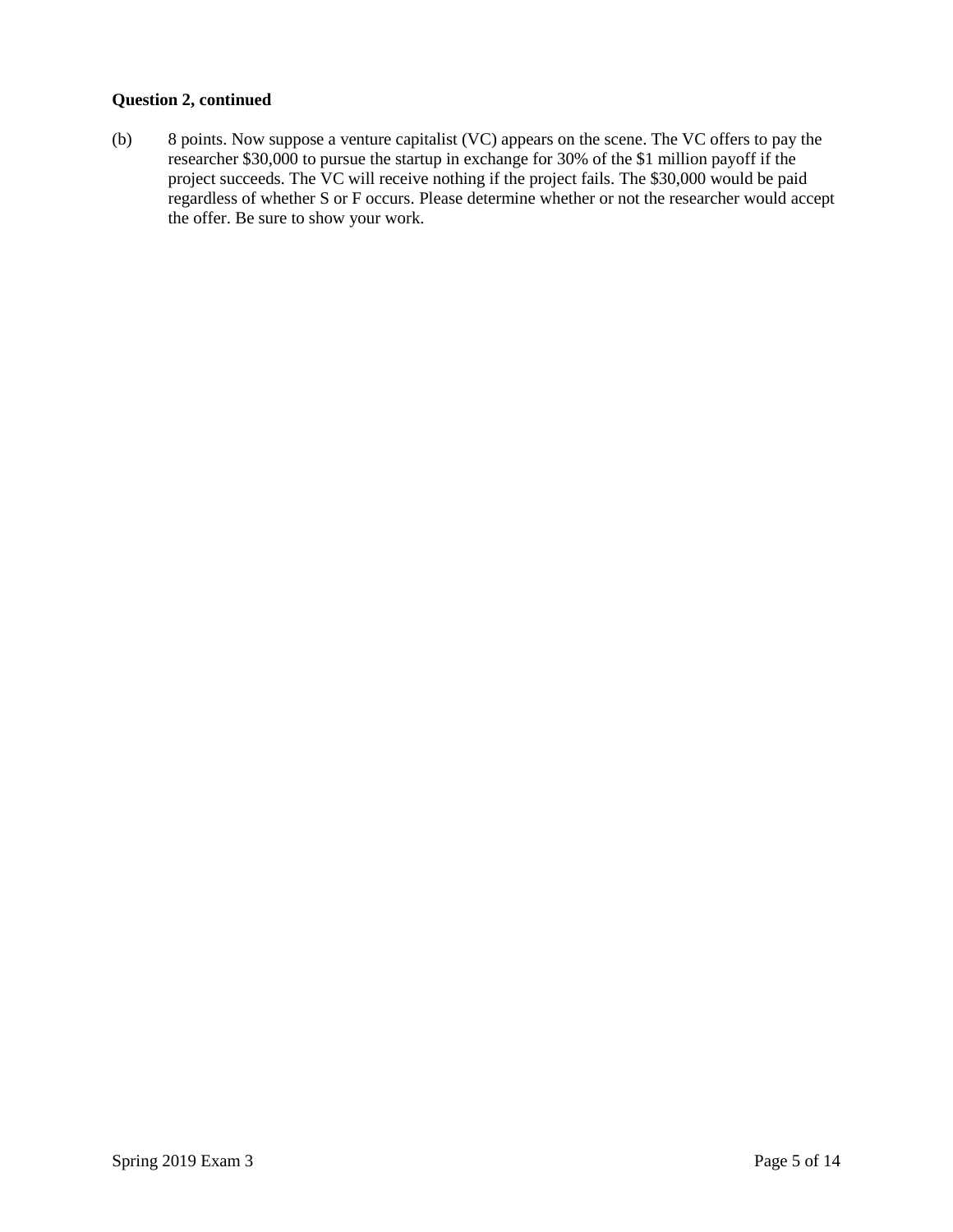## **Question 3 (15 points)**

A city with a large refugee population currently delivers services to the refugees via a collection of separate programs run by different agencies (call that policy "C"). Together the programs produce \$36 million in net benefits each year. The city is considering integrating the services into a single agency (call that approach policy "S"). Integrating the services would require a one-time outlay of \$50 million, which would be paid in year 0. The annual benefits from S would begin in year 1 and go on forever. However, the value of the benefits is uncertain: there is a 60% chance they would be high (H) and equal to \$40 million but a 40% chance the would be low (L) and equal to \$20 million. Finally, the city could also hire a consultant to determine whether H or L would occur before it decides on whether to adopt S. To keep things simple, you may assume the consultant would be infallible and would report back in period 0 before the city has to decide on S.

Please determine how much, if anything, the city would be willing to pay for the consulting report. You may assume the city is risk-neutral, and that it uses an interest rate of 5% in present value calculations.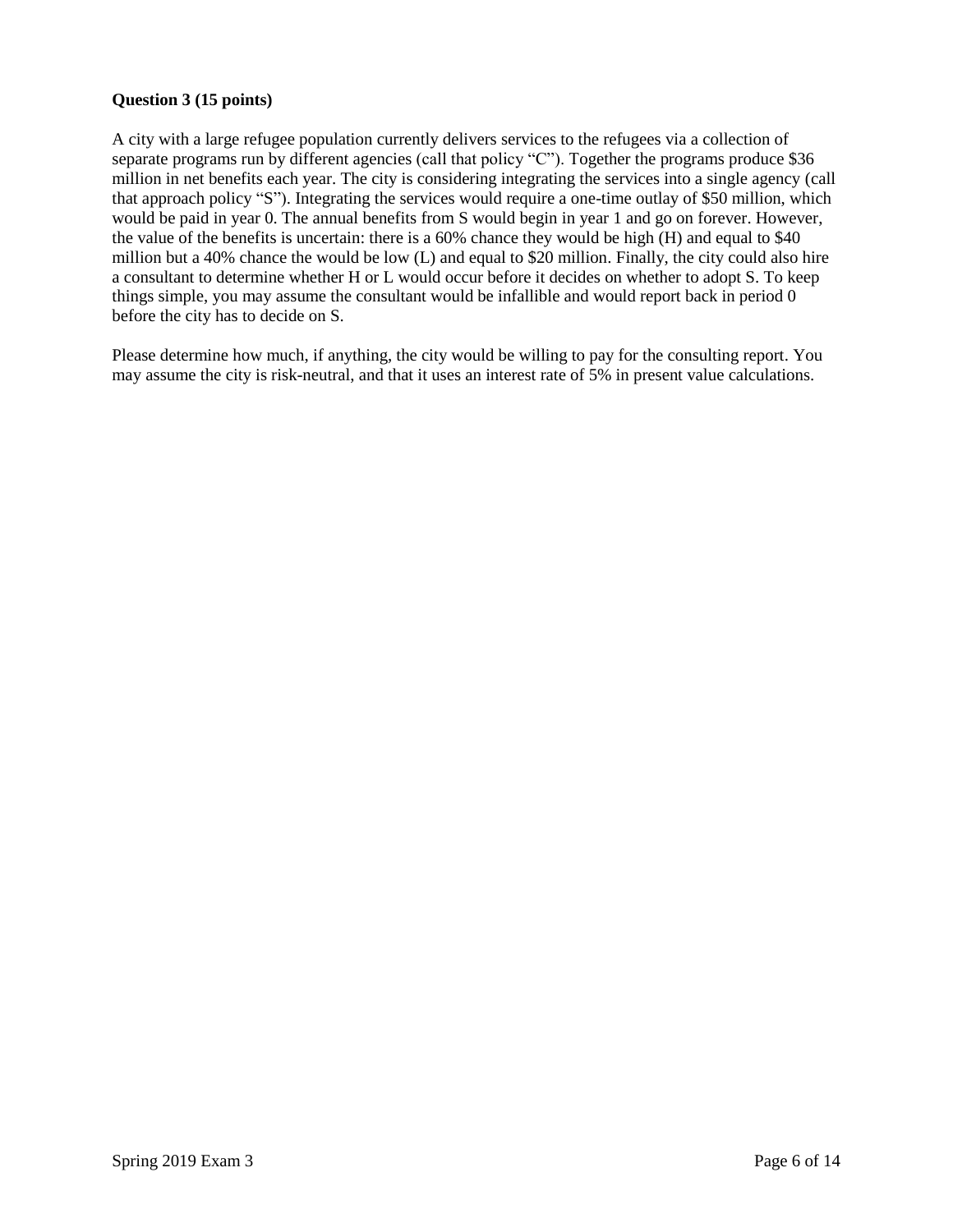## **Question 4 (15 points)**

One proposal for addressing climate change is to spray small reflective particles known as aerosols into the stratosphere to reflect a portion of incoming solar radiation (policy "SA" for short). Volcanic eruptions, which have a similar impact over short periods of time, suggest that it could work. However, very little is known about whether the technique would be safe for long term use.

Suppose that SA would have one of two outcomes, G or B, and both are believed to be equally likely (each probability is 50%). Under outcome G (good), SA would have a payoff of \$100 billion, while under B (bad) it would create severe side effects on the environment and would have a payoff of -\$200 billion (note the negative sign). These and all other dollar amounts in the problem will be given as NPVs so there is no need to do additional PV calculations.

(a) 3 points. Please determine the expected value of SA. Assuming the government is risk-neutral, would it undertake it?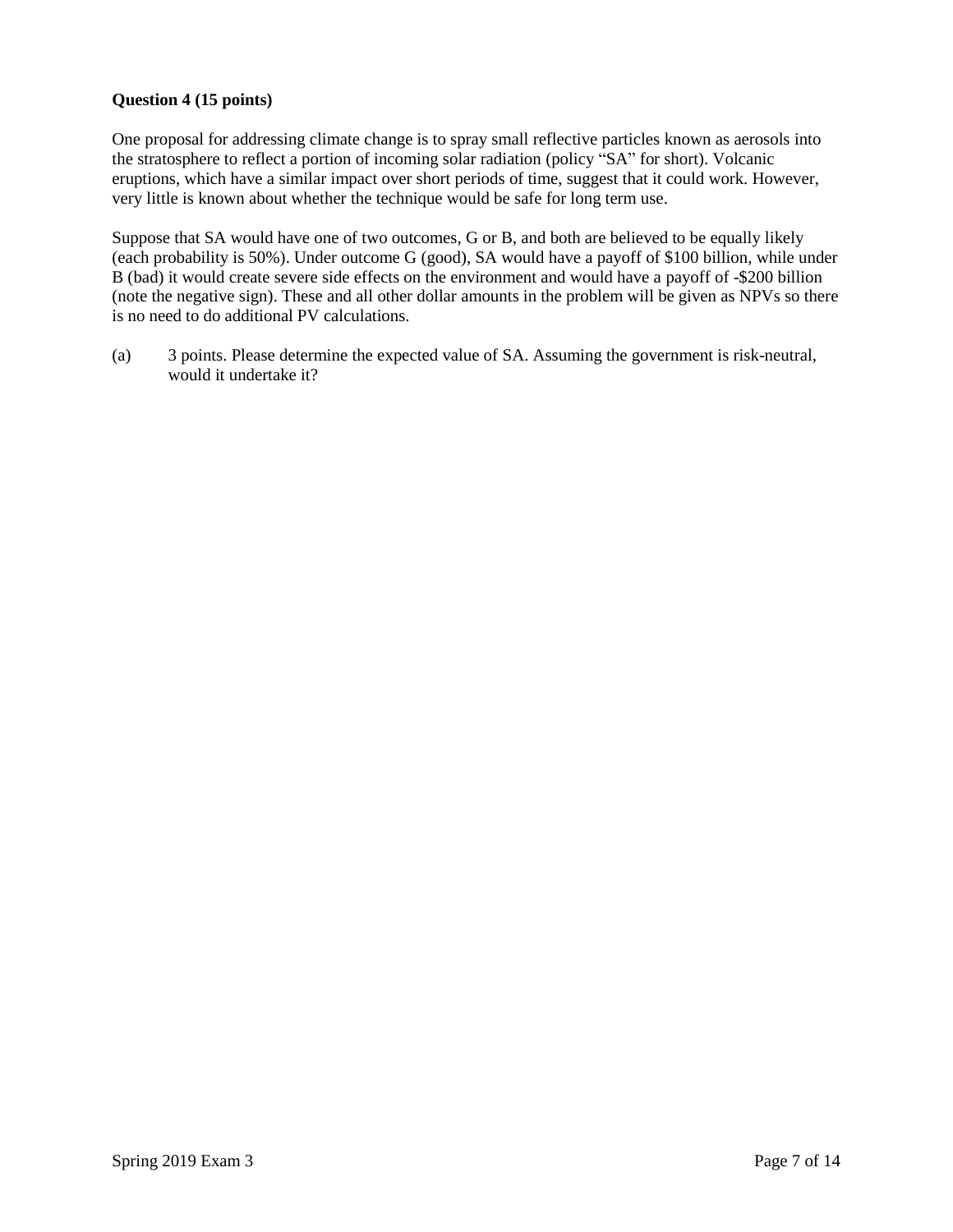#### **Question 4, continued.**

(b) 12 points. Now suppose a research project has been proposed to determine whether G or B would occur before SA is undertaken. However, the research project is not infallible: there is a 10% chance that it would report that SA would be bad (rB) when it would actually be good (G), and a 30% chance that it would report that SA would be good (rG) when it would actually be bad (B). The project would cost \$5 billion. Please determine the expected value of the research project and indicate whether or not it should be undertaken. Be sure to show your work.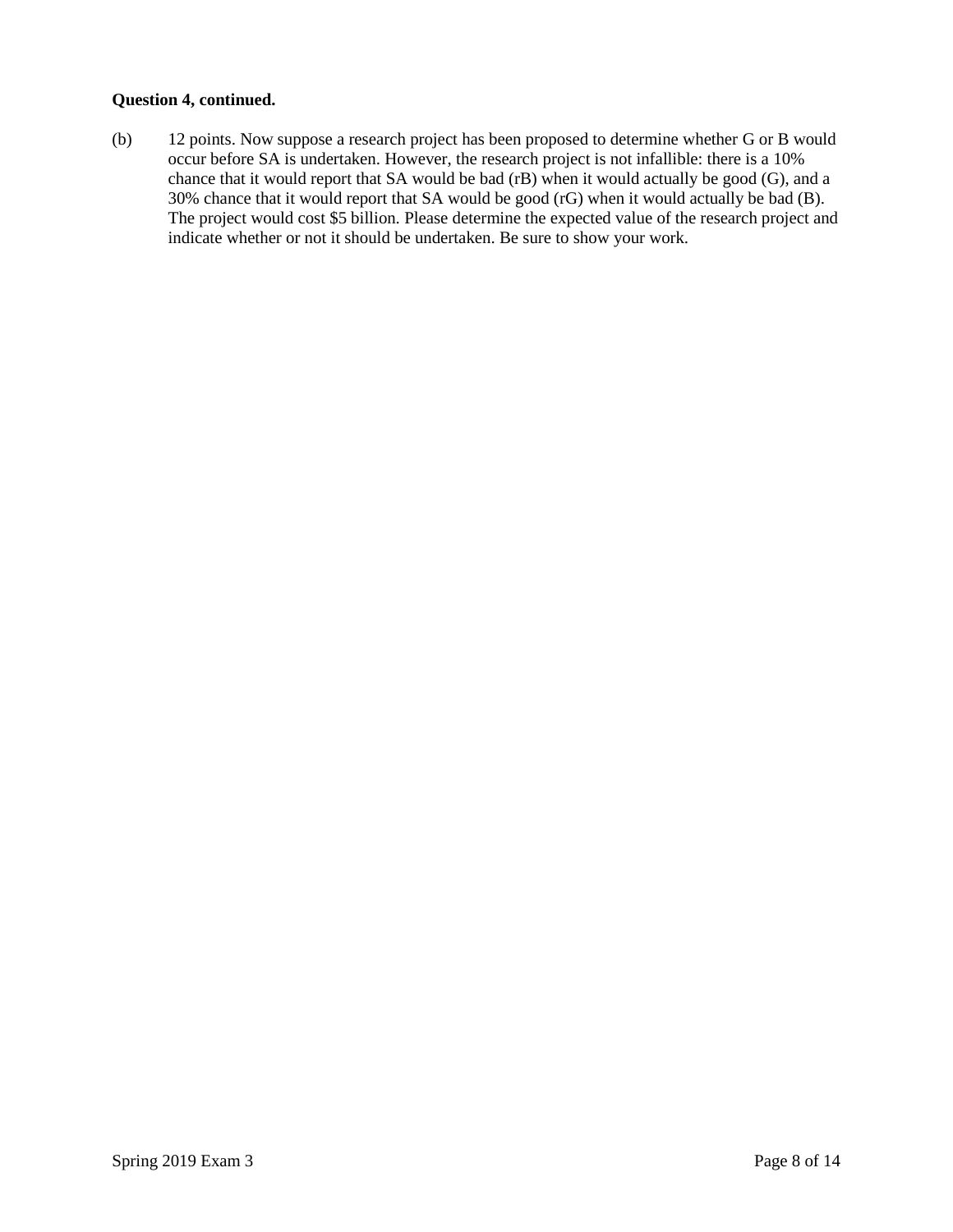## **Question 5 (15 points)**

A non-profit organization provides advice to small businesses on managing their risks through a technique known as enterprise risk management (ERM). It has total costs given by the following equation:  $TC = 20,000 + 60 * Q^2$ , where Q is the number of businesses it serves. It believes the demand for its advice is given by  $P = 8000 - 60 * Q$ , and there are no other organizations nearby providing a similar service. The organization wishes to serve as many businesses as possible without running a deficit.

What price should the organization charge and how many businesses will it be able to serve? How much profit will it earn? As a hint, the value of Q is between 60 and 70, inclusive.

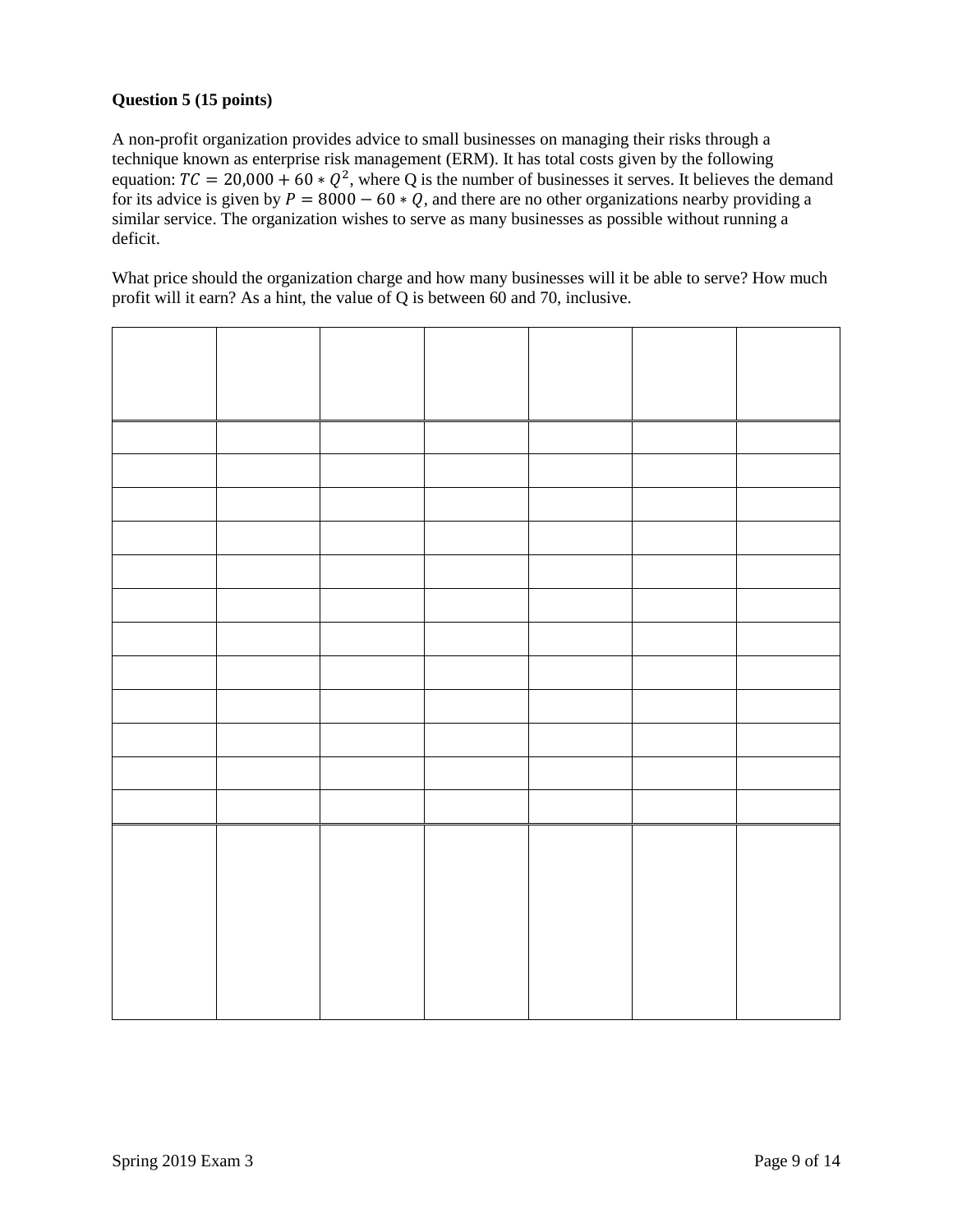## **Question 6 (15 points)**

One outgrowth of the Human Genome Project has been research on the development of customized vaccines that help the immune systems of individual cancer patients fight the disease. Each vaccine would be matched to the DNA of the patient's tumors. The challenge is to develop a manufacturing technique for producing such vaccines quickly and inexpensively.

Suppose that a biotech company believes that if it succeeds in developing the manufacturing process, the demand for vaccines would be given by  $WTP = 16,200 - 200 * Q$  and its production costs would be given by  $TC = 200 * Q$ . Assuming the firm is able to develop the technology, what price would it charge and what quantity would it produce in each year during the time it is a monopolist? What profits will it earn each year? As a hint, the quantity will be between 35 and 45, inclusive.

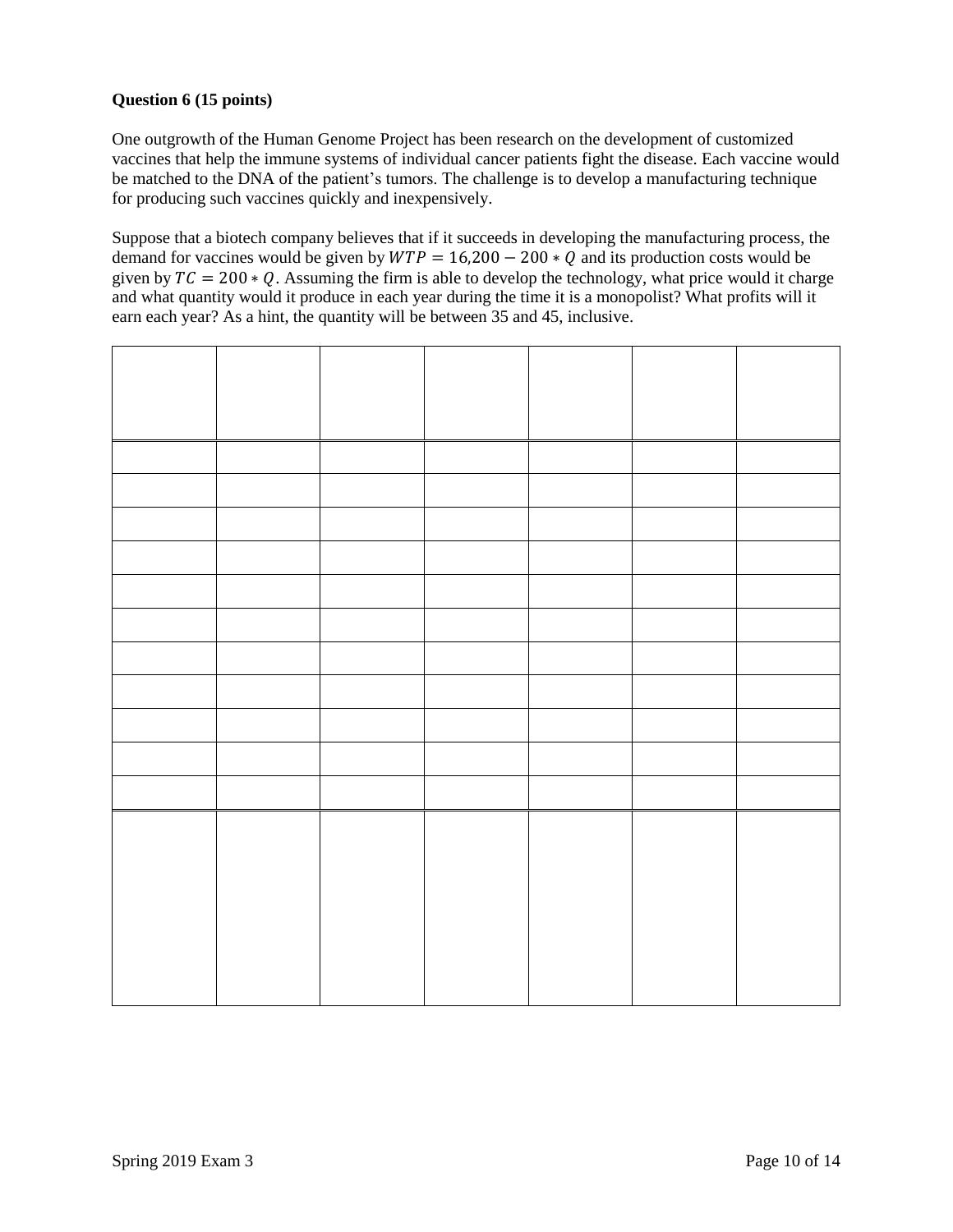## **Question 7 (15 points)**

Now suppose the research project in Question 6 would cost \$1 million and have a 40% chance of succeeding. If it succeeds, however, the firm would have to conduct clinical trials and apply for approval from the Food and Drug Administration (FDA) before the vaccines could be sold. The trials would cost an additional \$1 million and would have a 70% chance of leading to FDA approval. To keep things simple, assume the research and testing can all be carried out in year 0. If the project succeeds and the FDA approves the vaccines, the firm would be able to sell them and be a monopolist for 20 years (years 1-20). After that, other firms would copy the firm's manufacturing technology and enter the market. The price of a vaccine would fall to \$200 and the firm's profits would drop to 0.

(a) Please calculate the expected net present value of the research project assuming that the firm uses an interest rate of 5% in present value calculations. Should the firm undertake it?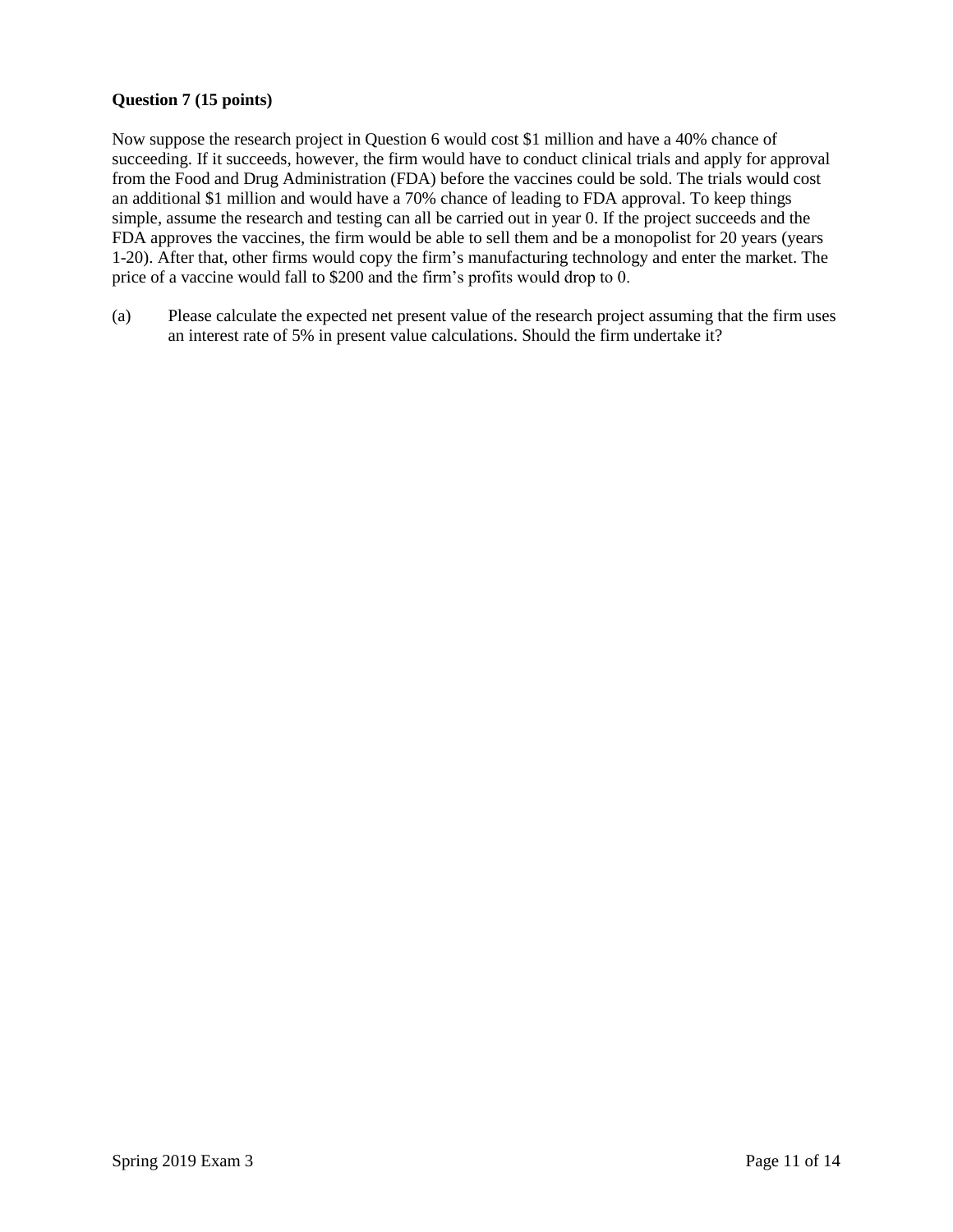#### **Question 7, continued.**

(b) The government is interested in the potential consumer surplus the vaccines would produce. Using an interest rate of 5%, what is the PV of the CS that would be generated if the firm successfully developed the manufacturing technology and sold the vaccines? Finally, account for the fact that the project might not succeed by computing the expected CS.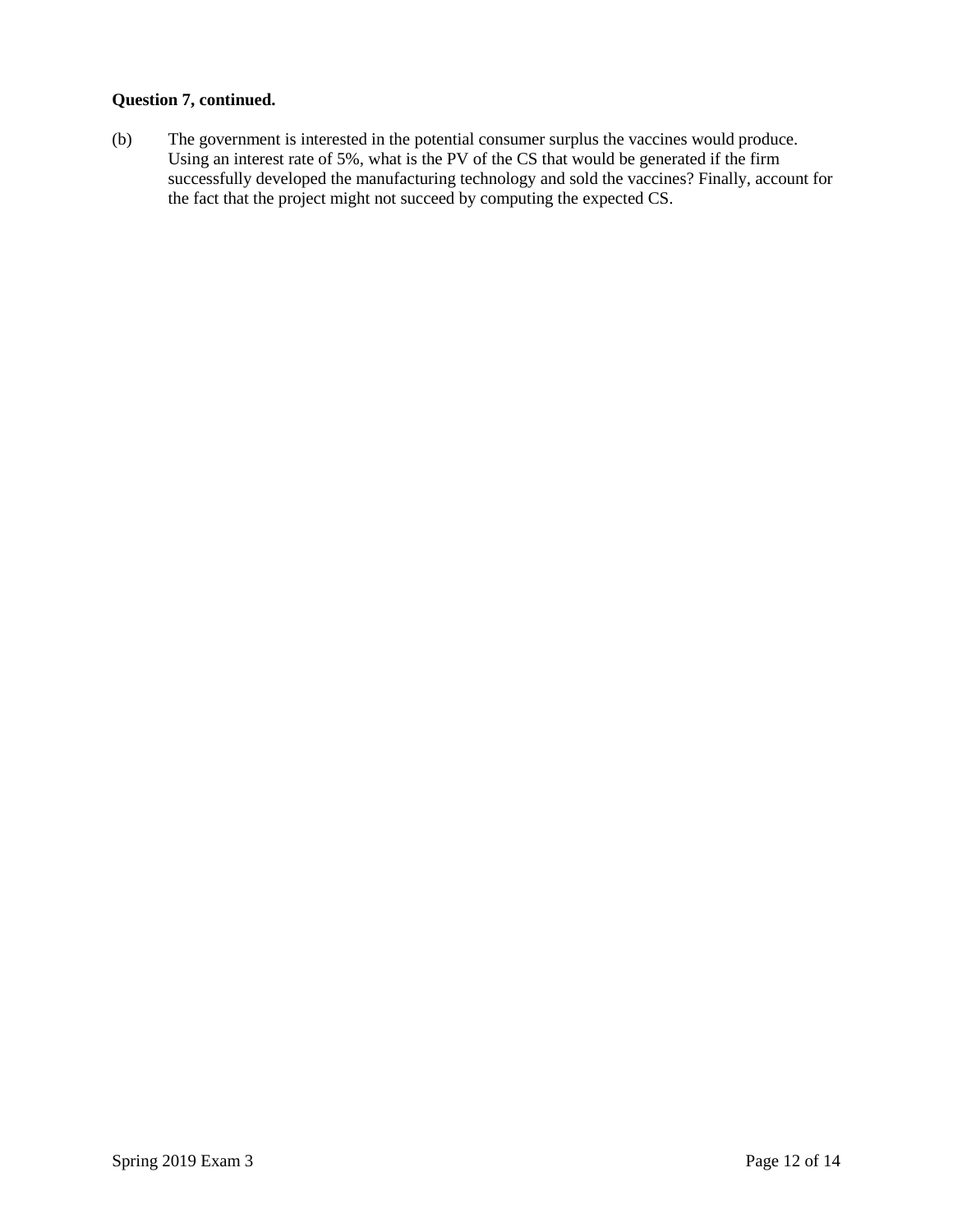## **Question 8 (15 points)**

Finally, suppose the government decides to make the project more attractive to the firm by offering it a \$800,000 grant to undertake the project. However, the grant would be subject to the condition that the firm would give the government 20% of the present value of its profits if it succeeds in developing marketable vaccines. If the project fails for any reason, the firm would keep the grant money and would not have to pay the government anything.

Would this policy induce the firm to undertake the project? Assuming for simplicity that the government only cares about consumer surplus and its payments to the firm (that is, assuming it doesn't care about the firm's profits), what is the government's expected value from the policy above?